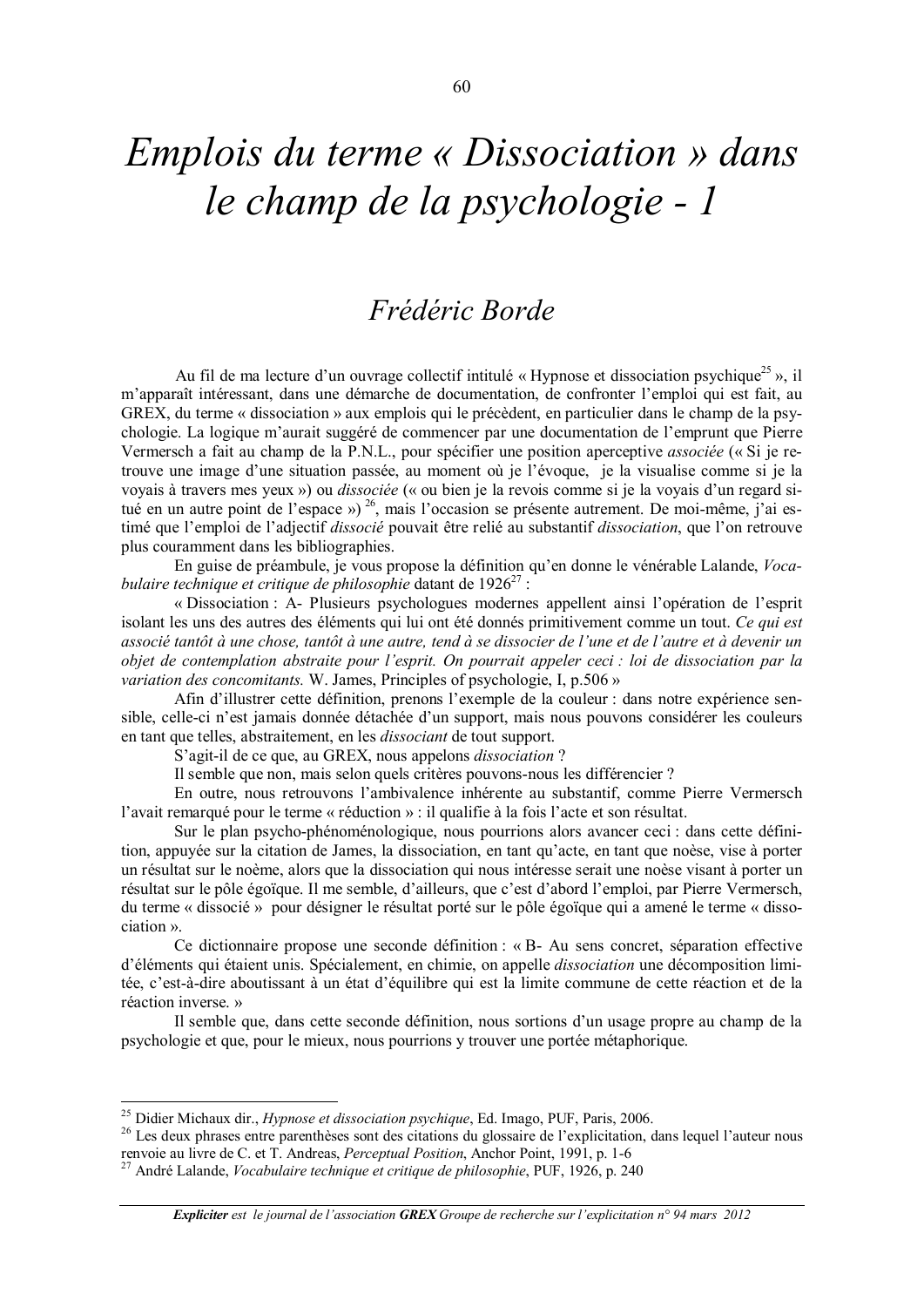En se rapportant maintenant au « Dictionnaire fondamental de la psychologie », paru chez Larousse en 1997 (auquel Pierre Vermersch a contribué), on trouve la définition suivante :

« Dissociation : Rupture de l'unité psychique provoquant un relâchement des processus associatifs sur lesquels reposerait le fonctionnement mental. La dissociation constitue le trouble fondamental de la schizophrénie.»<sup>28</sup>

Cette définition semble se rapprocher de notre objet, mais présente une différence importante. Il faut remarquer que la *dissociation* ne désigne pas ici un acte de « relâchement des processus associatifs sur lesquels reposerait le fonctionnement mental. », mais uniquement un résultat porté sur le pôle égoïque, caractérisé comme subissant une *rupture* de ces processus.

Le terme est donc bien usité en psychologie, mais relève du champ pathologique.

Par contre, il ne figure pas dans le « Vocabulaire de la psychanalyse » de J. Laplanche et J.B. Pontalis. Son emploi serait-il réservé au champ de la psychiatrie ?

J'ai trouvé de nombreux éléments de réponse à cette dernière question dans un ouvrage collectif intitulé « Hypnose et dissociation psychique », dont la première partie propose une histoire du concept de dissociation. Il s'agit pour moi d'une lecture en cours, mais je voudrais d'ores et déjà partager ces premiers éléments.

Concernant l'histoire de ce concept en psychiatrie, les auteurs sont unanimes pour en reconnaître la paternité à Pierre Janet (1849-1947).

Dans un premier temps, le mot *dissociation* n'est pas celui qui a été employé par le psychologue pour nommer son concept, mais celui de *désagrégation*. Néanmoins, il semble que cette théorie, présentée dans son ouvrage de 1889 intitulé « L'automatisme psychologique », ait fondé la compréhension de la phénoménologie de l'hystérie pour la plus grande partie du XXème siècle.

La thèse de Janet vise à montrer que les phénomènes associés à l'hystérie, notamment diverses formes d'anesthésie, ne relèvent pas du domaine physiologique (l'hystérie tire son nom de l'idée qu'elle résulte d'une pathologie de l'utérus), mais du domaine psychique. En prenant, comme beaucoup avant lui et Husserl après lui, la perception comme fil conducteur. Janet élabore une psychologie dynamique dans laquelle la conscience du sujet, conscience du monde et de lui-même, dépend de sa force psychologique (qui est l'opposée de la faiblesse psychologique) permettant de produire une synthèse de toutes ses perceptions : « Le phénomène qui se produit dans notre conscience à la suite d'une impression faite sur nos sens et qui se traduit par ces expressions : "Je vois une lumière... Je sens une pigûre", est un phénomène déjà fort complexe : il n'est pas constitué seulement par la simple sensation brute, visuelle ou tactile : mais il renferme encore une opération de synthèse active et présente à chaque moment qui rattache cette sensation au groupe d'images et de jugements antérieurs constituant le moi ou la personnalité. [...] nous sommes disposés à considérer l'anesthésie systématisée ou même générale comme une lésion, un affaiblissement, non de la sensation, mais de la faculté de synthétiser les sensations en perception personnelle, qui amène une véritable désagrégation des phénomènes psy*chologiques*<sup>29</sup>.», désagrégation « dont le caractère essentiel est la formation dans l'esprit de deux groupes de phénomènes : l'un constituant la personnalité ordinaire, l'autre, d'ailleurs susceptible de se subdiviser, formant une personnalité différente de la première et complètement ignorée par elle. Sans entrer dans trop de détails compliqués et obscurs, on peut dire que la désagrégation psychologique revêt plusieurs formes selon les relations qui existent entre ces deux personnalités et le degré de leur indépendance réciproque<sup>30</sup>. »

Selon cette théorie, le rétrécissement du champ de conscience entraîné par la faiblesse psychologique empêche le sujet de constituer une conscience unitaire de ses sensations et pensées. Un certain nombre de sensations, qui ont pourtant lieu (puisqu'il n'y a pas de lésion physiologique), sont donc laissées de côté, et *constituent une personnalité alternative* (à qui Janet recommandait de ne pas donner de nom) pouvant apparaître à l'occasion d'émotions ou de crises.

<sup>&</sup>lt;sup>28</sup> H. Bloch, E. Depret, et al., Dictionnaire fondamental de la psychologie, Larousse, coll. « In extenso », 1997,  $p.372.$ 

Pierre Janet, L'Automatisme psychologique, 2eme partie, chapitre II-VI « La Désagrégation psychologique »; c'est Janet qui souligne.

<sup>&</sup>lt;sup>30</sup> Ibid., chapitre III, « diverses formes de désagrégation psychologique »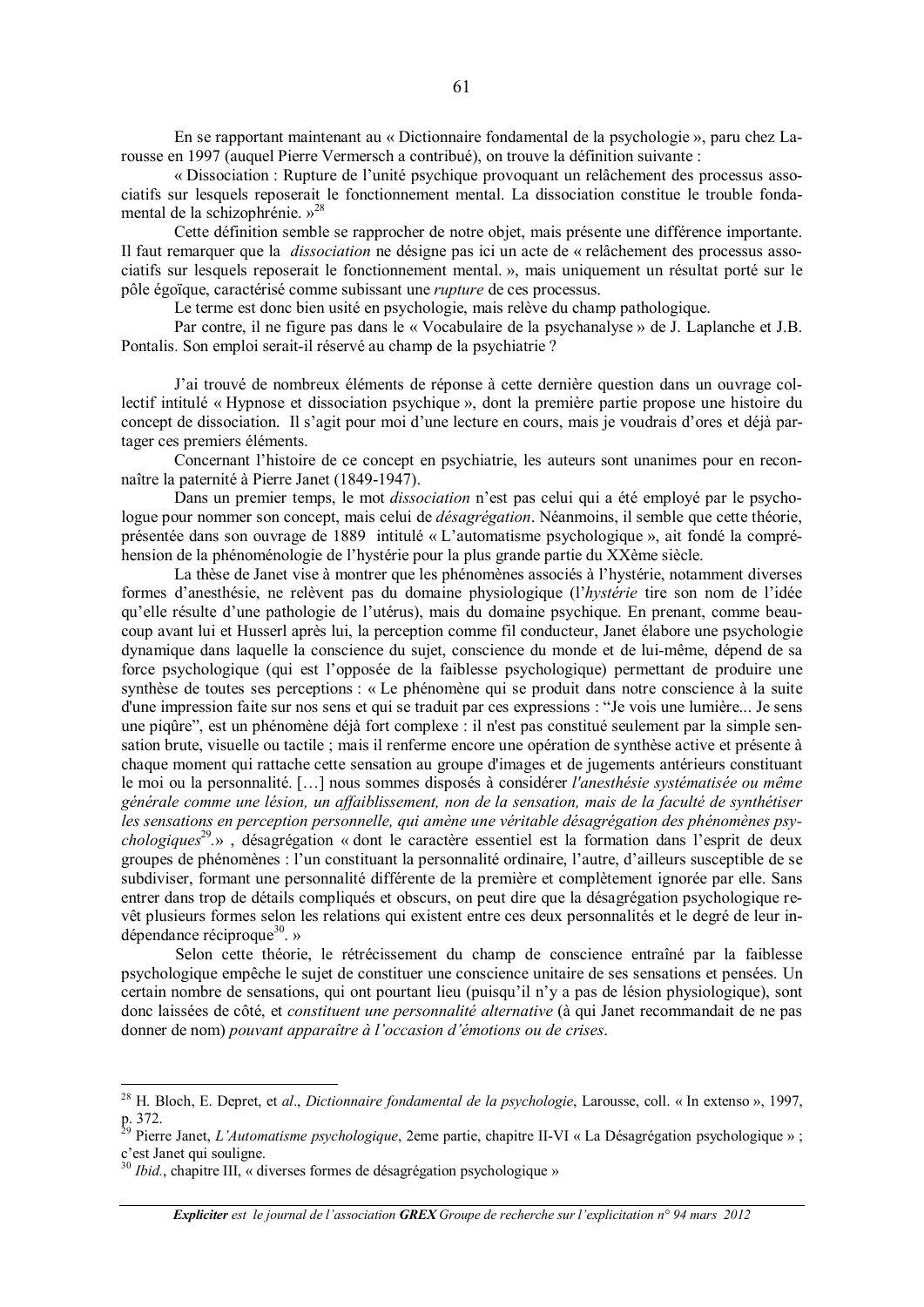Dans sa thèse de médecine, éditée en 1911, L'état mental des hystériques. Les stigmates mentaux. Les accidents mentaux., Janet emploiera, comme strict équivalent au terme « désagrégation », celui de « dissociation »<sup>31</sup>.

Puis, dans son ultime conception, il parlera de « dissociation des fonctions » : « Dans l'hystérie, toutes sortes de phénomènes restent dissociés, qu'il s'agisse d'idées fixes, d'expressions verbales, de fonctions des membres ou de certaines fonctions visuelles. Dans tous ces cas, la fonction dissociée reste à peu près intacte : le souvenir persiste malgré l'amnésie apparente, l'usage de la parole, la marche se manifestent dans les rêves et états somnambuliques, malgré la mutité et la paraplégie à l'état normal  $[\dots]^{32}$ . »

Si l'on tâche de ressaisir cette théorie de la dissociation avec le modèle psycho-phénoménologique, on retrouve le profil de la définition du Dictionnaire fondamental de la psychologie de Larousse vue plus haut : il s'agit d'abord d'un concept décrivant des conséquences portées sur le pôle égoïque. Toutefois le parallèle semble pouvoir aller plus loin : Janet emploie la notion de « synthèse active », comparable à la « synthèse passive » husserlienne. Il semble donc situer le problème sur le plan de la constitution. Au point de la compréhension qui est la mienne, il ne semble pas avoir décrit les actes de la dissociation, mais seulement les avoir caractérisés négativement : la synthèse active ne se produit pas. Il envisage donc la dissociation comme un *déficit de la constitution*. Cette définition ne peut décrire le phénomène que nous envisageons d'étudier au GREX, qui ne présente, quant à lui, rien de déficitaire

Cette acception janetienne du terme « dissociation » est celle que l'on rencontre aujourd'hui dans le D.S.M. IV (manuel de diagnostique et de statistique), depuis que l'American Psychiatric Asso*ciation* a jugé que le terme « hystérie » marquait une discrimination sexiste<sup>33</sup>. Les manifestations mentales de cette névrose y sont donc désignées par l'expression Dissociative Disorders.

Il existe toutefois un usage du terme « dissociation », dans le champ de la psychologie, qui ne recoupe pas cette définition, et qui est employé pour qualifier l'entrée en hypnose. Je tâcherai d'en rendre compte, au fil de ma lecture, dans un article ultérieur.

## Pour aider à la discussion

## Post Scriptum (Pierre Vermersch)

En lisant le texte de Frédéric, je me suis rendu compte que le terme de « dissociation » ne faisait pas partie de mon vocabulaire. C'est-à-dire que je ne l'utilisais pas. J'ai vérifié auprès de Frédéric et de Maryse Maurel s'ils m'avaient entendu en faire usage, et ils m'ont bien confirmé que j'utilisais plutôt des formulations indirectes, comme : « mettre en place un dissocié », « demander au dissocié », mais qu'en fait je ne nommais pas l'acte qui permet cette mise en place. Je ne faisais pas de mise en relation directe entre le vocable « dissocié » et « dissociation ». Bizarre ? Je n'avais pas le sentiment de l'avoir fait de propos délibéré, d'avoir voulu expréssément éviter le terme de dissociation, mais de fait c'est ce que j'avais fait. Bizarre.

Le texte de Frédéric m'a donc conduit à revenir sur le sens du terme dissociation pour moi.

1/ Dans ma formation de psychologue, j'ai lu Janet très jeune, je connaîs un peu la psychiatrie, et je garde l'impression que ce terme est toujours lié à une forme de pathologie mentale, qu'il qualifie un symptôme. Donc, en première approche, dans mon esprit il est plutôt connoté négativement, et si je me place dans cette perspective ça ne me donne pas envie de m'y référer ou d'en faire usage.

<sup>&</sup>lt;sup>31</sup> Jean Garabé, « La notion de dissociation selon Pierre Janet », in Hypnose et dissociation psychique, 2006, p. 48-49.

<sup>&</sup>lt;sup>32</sup> Pierre Janet, ibid.

 $33$  *Ihid.* 

**Expliciter** est le journal de l'association GREX Groupe de recherche sur l'explicitation n° 94 mars 2012